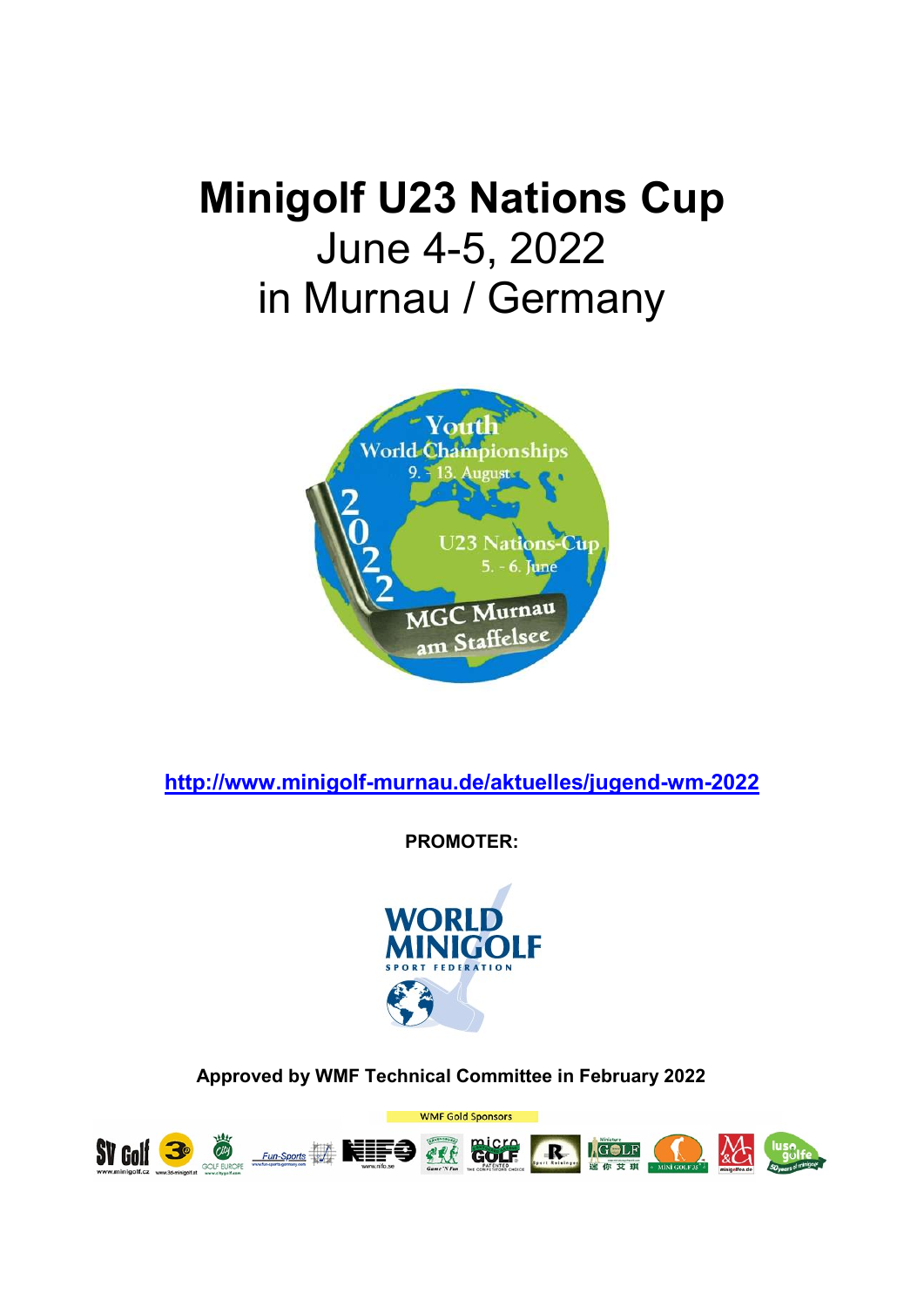#### INVITATION U23 NATIONS CUP June 4 – 5, 2022

| <b>PROMOTER:</b>            | World Minigolf Sport Federation                                                                                                                                                                                                                                                                                                                                                                                                                                                                                                                                                                               |
|-----------------------------|---------------------------------------------------------------------------------------------------------------------------------------------------------------------------------------------------------------------------------------------------------------------------------------------------------------------------------------------------------------------------------------------------------------------------------------------------------------------------------------------------------------------------------------------------------------------------------------------------------------|
| <b>ORGANIZER:</b>           | Deutscher Minigolfsport Verband e.V.<br>MGC Murnau am Staffelsee e.V.                                                                                                                                                                                                                                                                                                                                                                                                                                                                                                                                         |
| <b>LOCATION OF COURSES:</b> | Seestrasse 8, D-82418 Murnau am Staffelsee, Germany<br>course A: concrete<br>course B: miniaturegolf                                                                                                                                                                                                                                                                                                                                                                                                                                                                                                          |
| <b>PARTICIPATION:</b>       | All active members of the WMF, as long as they came up to their obligations<br>towards the WMF. WMF Board can on application approve the participation<br>of nations, which are not yet active members of WMF.                                                                                                                                                                                                                                                                                                                                                                                                |
| <b>TEAM COMPETITION:</b>    | National teams with 4 players (composition open, but at least one female<br>and one male player must be included). Teams with 3 players can however<br>participate, also non-mixed teams as 3 player teams.<br>Players aged up to 23 years (until and including the year, in which they<br>have their 23rd birthday; born 1999 or later) are eligible for the<br>tournament.<br>Maximum 4 teams per nation<br>Total maximum 16 players per nation<br>Further male and female kid players are welcome (born 2007 or later).                                                                                    |
| <b>MODE:</b>                | Nation ranking for composition of two groups:<br>The nation ranking according to the results of the YEC 2019 Liepaja is<br>calculated as follows:<br>1. team ranks (male youth and female youth) – 5 nation points each<br>2. team ranks - 3 points each<br>3. team ranks - 2 points each<br>4. team ranks - 1 point each<br>Points of male youth and female youth of each nation are added up.<br>A draw will be done between nations with identical points.<br>The nation ranking for 2022 is as follows: 1. Sweden and Germany $-8$<br>p., 3. Russia 4 p., 4. Czech Republic 2 p., 5.-6. Italy and Austria |
|                             | <b>Composition of two groups:</b><br>The teams are divided into two groups as follows:<br>best + fourth ranked nation: team 1 in group A, team 2 of these nations in<br>group B, team 3 of these nations in group A, team 4 of these nations in<br>group B<br>second + third ranked nation: team 1 in group B, team 2 of these nations in<br>group A, team 3 of these nations in group B, team 4 of these nations in group<br>A<br>For remaining nations a draw will be done; two teams of the same nation are<br>placed in different groups.                                                                 |
|                             | <b>Qualification rounds:</b><br>The number of rounds depends on the playing time, which is fixed on<br>Saturday from 08.00 to 18.00 and on Sunday from 08.00 to 11.00.<br>Maximum of 6 rounds on Saturday.<br>In case of slower playing, the play is interrupted at 18.00 on Saturday and<br>continued with a shotgun start on Sunday 08.00.<br>Absolute end of qualification rounds: Sunday, 11.00.                                                                                                                                                                                                          |
|                             | Scoring in qualification rounds inside the two groups:<br>Per round and 4-player-team the worst of 4 results is cancelled and the best<br>3 results are added up. In 3-player teams no results are cancelled.<br>After each round the teams get points.                                                                                                                                                                                                                                                                                                                                                       |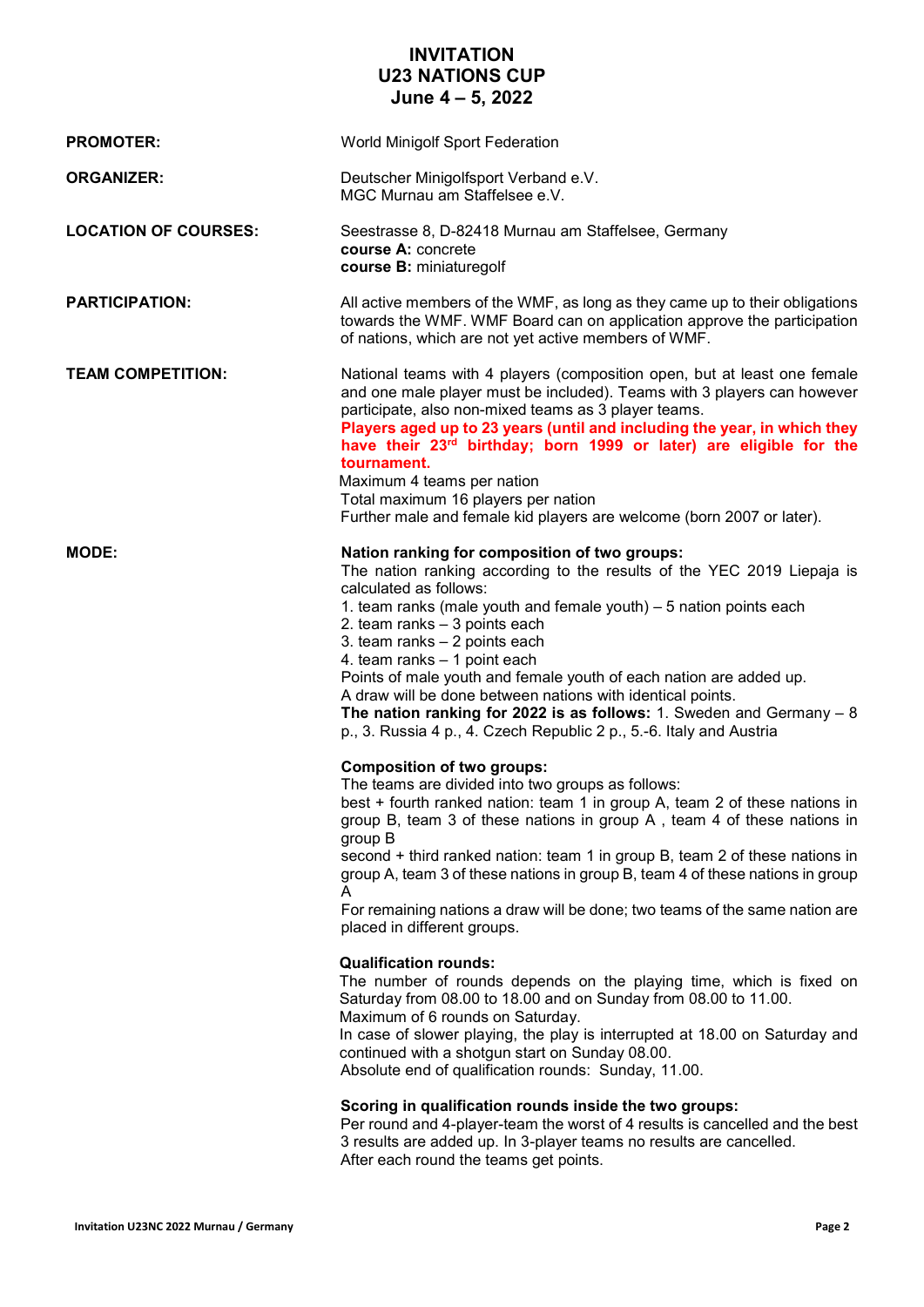For each victory against any other team in the group, a team gets 2 points For each equal score, a team gets 1 point For each lost game, a team gets 0 points

If teams have same number of total points at the end of qualification rounds, the better total score of played shots will determine the ranking. If two or more teams have the same score, a team sudden death is played on course A with the rules of qualification rounds (the worst result per lane is cancelled for 4-player teams).

#### Qualification for the semifinals / finals:

From each group, the first 2 teams qualify for the semifinals, the teams ranked 3 and 4 continue with the matches for ranks 5 - 8.

|                                      | Semifinals:<br>Match for rank 3:<br>Final:                                                                                                                                                          | 2. group B – winner group A<br>2. group A - winner group B<br>loser semifinal 1 - loser semifinal 2<br>winner semifinal 1 - winner semifinal 2<br>Matches for rank 5 - 8: Match 1: 4. group B - 3. group A<br>Match 2: 4. group $A - 3$ . group B<br>Match for R7: loser match 1 – loser match 2<br>Match for R5: winner match 1 – winner match 2                                                                                                                                                                                                                                                               |  |
|--------------------------------------|-----------------------------------------------------------------------------------------------------------------------------------------------------------------------------------------------------|-----------------------------------------------------------------------------------------------------------------------------------------------------------------------------------------------------------------------------------------------------------------------------------------------------------------------------------------------------------------------------------------------------------------------------------------------------------------------------------------------------------------------------------------------------------------------------------------------------------------|--|
|                                      | Composition of the pairings:<br>team 1 player 1 - team 2 player 1<br>team 2 player 2 - team 1 player 2<br>team 1 player 3 - team 2 player 3<br>team 2 player 4 - team 1 player 4                    | Mode of matches for rank 5 - 8, semifinals and finals:<br>The finals are played as cup-system of the teams.                                                                                                                                                                                                                                                                                                                                                                                                                                                                                                     |  |
|                                      |                                                                                                                                                                                                     | After 18 lanes the playing order inside each pairing is changed.<br>Winner is the team with the lowest total score after 36 lanes.<br>Per round and 4-player team the worst of 4 results is cancelled.<br>If there are no 3-player teams playing for the same rank (1-4, 5-8, in final<br>round all matches), all 4 results count and cancellation rule does not apply.<br>Necessary team sudden death: right after the end of each match at the<br>course last played. For a 4-player team the worst of 4 results at each lane is<br>cancelled, if this rule was used in the said match too.                   |  |
| <b>PENALTY SYSTEM:</b>               |                                                                                                                                                                                                     | The penalty system in the competition is the standard system described in<br>WMF worldwide international sport rules chapter 2.3.18 and 2.3.19.<br>Penalties from preliminary rounds are carried forward to the play-offs.                                                                                                                                                                                                                                                                                                                                                                                      |  |
| <b>RULES IN CASE OF ABANDONMENT:</b> | will be done as follows:<br>Team ranking from 1-4:<br>and the points are not comparable)<br>Team ranking from 5-8:<br>analogous to ranks 1-4<br><b>Further rankings:</b><br>completed by all teams. | If the tournament has to be abandoned prior to the planned end, the ranking<br>Case 1: final abandonment during qualification rounds<br>From each group, the two teams with currently highest points are ranked<br>according to their strokes on all sequences of full 36 lanes which are<br>completed by all teams (reason: in groups with different numbers of teams<br>(i.e. 7 and 8 teams) the teams can win different number of points per round<br>All teams from place 5 down in each group will be put in one pot and ranked<br>according to their strokes on all sequences of full 36 lanes, which are |  |

Case 2: final abandonment during semi-finals

Before all teams could finish the first 18 lanes:

The 4 teams will be ranked according to their total stroke scores in qualification rounds, worst possible place for each of these teams is place 4. (analogous places 5 - 8).

If all teams have finished at least 18 but not 36 lanes: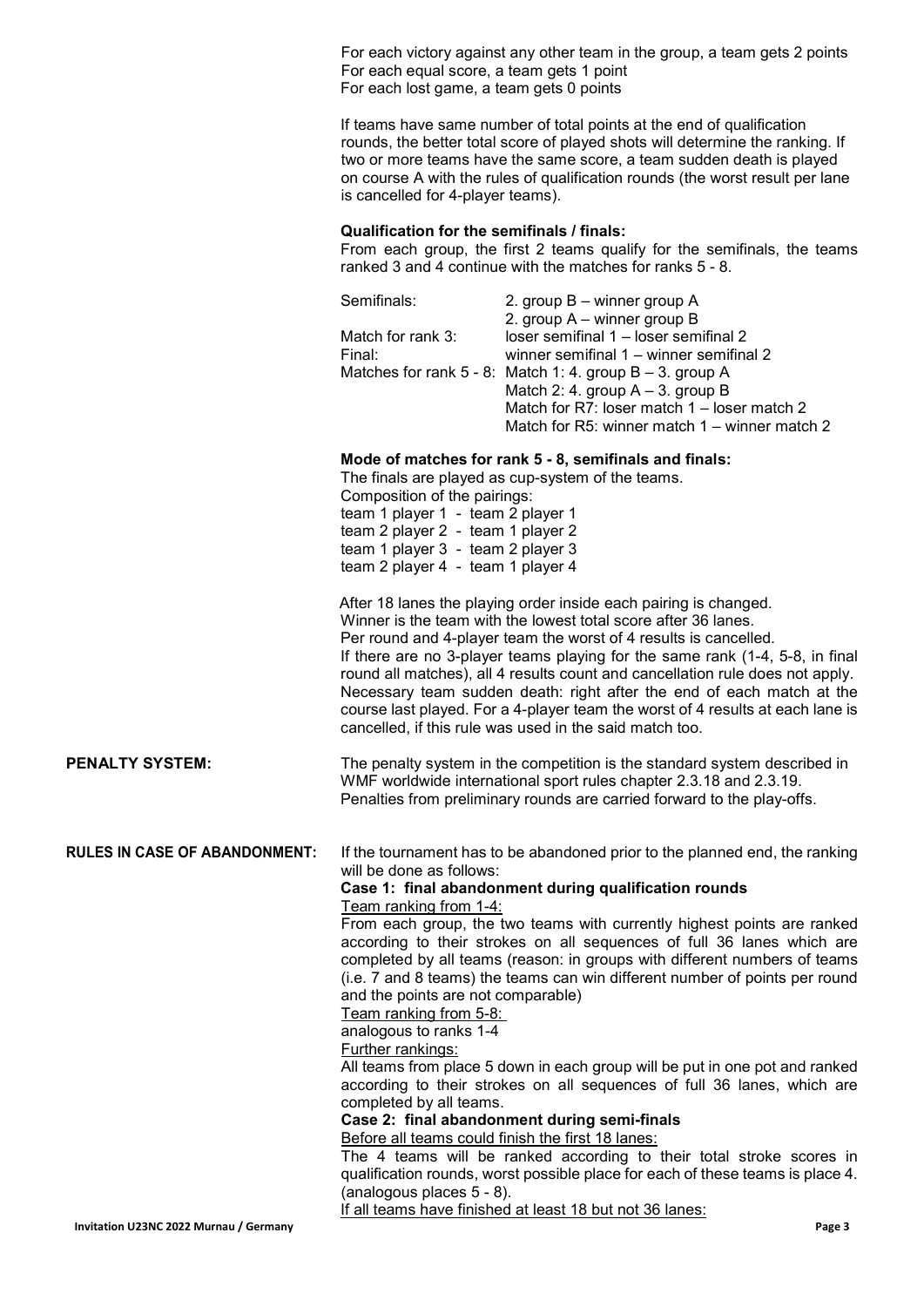|                                 | Ranking according to the results of the first 18 lanes of the semifinal under<br>consideration of the 3-player special rule if applied. (analogous places $5 -$<br>8)                                                                                                                                                                                                                                                                                                                          |
|---------------------------------|------------------------------------------------------------------------------------------------------------------------------------------------------------------------------------------------------------------------------------------------------------------------------------------------------------------------------------------------------------------------------------------------------------------------------------------------------------------------------------------------|
|                                 | Case 3: final abandonment after semi-finals<br>Winner is that winner of the two semi-finals, who has the lower number of<br>strokes in the semi-final under consideration of the 3-player rule if applied.<br>Places 3, 5 and 7 analogous.<br>Case 4: final abandonment during the final                                                                                                                                                                                                       |
|                                 | Final places are defined according to the scores of all lanes, which are<br>completed by both players in the pairings (analogous in the matches for<br>places 3, 5 and 7) at the time the competition is abandoned.<br>If the teams participating in the final are a 3-player and a 4-player team<br>(analogous in the matches for places 3, 5 and 7) and the competition is<br>abandoned during the final, winner is the team who has the lower number of<br>strokes in the semi-final stage. |
| <b>ADDITIONAL INTERNATIONAL</b> |                                                                                                                                                                                                                                                                                                                                                                                                                                                                                                |
| <b>KIDS' CHAMPIONSHIP</b>       | All participating female and male kids (born 2007 or later) are ranked,<br>regardless of if they play in teams or only in the kids' competition.<br>The scores of all qualification rounds are counted.<br>Separate categories for male and female kids are played, if there are at least<br>4 participants in both categories.                                                                                                                                                                |
|                                 |                                                                                                                                                                                                                                                                                                                                                                                                                                                                                                |
| <b>COACHES:</b>                 | Maximum of two coaches per nation are allowed on each course during all<br>competitions, regardless of the number of participating players of the nation.                                                                                                                                                                                                                                                                                                                                      |
| <b>REGISTRATION:</b>            | Until March 31, 2022 compulsory with enclosed form only to:                                                                                                                                                                                                                                                                                                                                                                                                                                    |
|                                 | <b>WMF Vice President Youth</b><br>Maciej Mądrowski                                                                                                                                                                                                                                                                                                                                                                                                                                            |
|                                 | Wielkopolska 7<br>PL-Kolobrzeg 78-100                                                                                                                                                                                                                                                                                                                                                                                                                                                          |
|                                 | Poland                                                                                                                                                                                                                                                                                                                                                                                                                                                                                         |
|                                 | phone: +48-502 123192                                                                                                                                                                                                                                                                                                                                                                                                                                                                          |
|                                 | email: vice-president-youth@minigolfsport.com                                                                                                                                                                                                                                                                                                                                                                                                                                                  |
|                                 | If participants from your country need visa for travelling to take part in<br>the tournament, please send information including all necessary data<br>VERY EARLY to the organizer!! The contact address can be found<br>under ACCOMMODATION in this invitation.                                                                                                                                                                                                                                |
| <b>PRACTICING FEE:</b>          | Pre official training: EUR 3,00 / day / player (payable to the organizer)                                                                                                                                                                                                                                                                                                                                                                                                                      |
| <b>PARTICIPATION FEE:</b>       | EUR 50,- for players, coaches and officials<br>Fees have to be paid until March 31, 2022 to the account of WMF                                                                                                                                                                                                                                                                                                                                                                                 |
|                                 | Please pay right in time and only to:<br>Bank: Skandinaviska Enskilda Banken                                                                                                                                                                                                                                                                                                                                                                                                                   |
|                                 | IBAN: SE80 5000 0000 05930828 6683                                                                                                                                                                                                                                                                                                                                                                                                                                                             |
|                                 | <b>SWIFT: ESSESESS</b>                                                                                                                                                                                                                                                                                                                                                                                                                                                                         |
|                                 | For further questions please contact WMF Youth Officer.<br>For delayed registrations or payments, the participation fee is 125 %                                                                                                                                                                                                                                                                                                                                                               |
|                                 | of the fee above.                                                                                                                                                                                                                                                                                                                                                                                                                                                                              |
|                                 | Please note that all banking fees (also those charged by the<br>recipient's bank) must be paid by the sender and the full amount must<br>arrive to the WMF account. When transferring from a bank outside the                                                                                                                                                                                                                                                                                  |
|                                 | eurozone, please choose a charging option ensuring that all bank<br>charges are paid by the sender ("OUR" charging option in most                                                                                                                                                                                                                                                                                                                                                              |
|                                 | payment systems).<br>Participation fees are non-refundable, except for cancellation of the<br>tournament because of the Covid-19 pandemic.                                                                                                                                                                                                                                                                                                                                                     |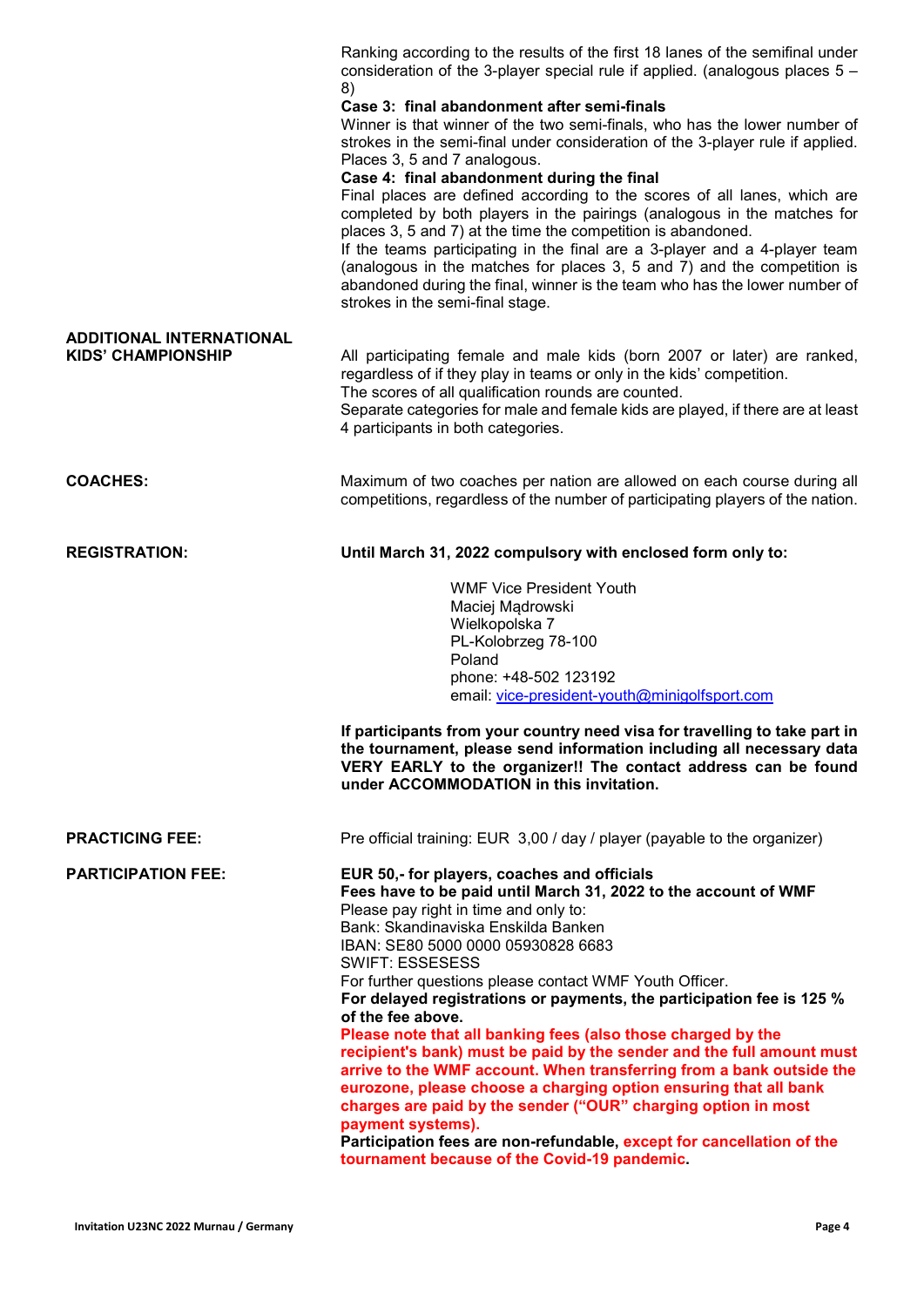| <b>ACCOMODATION</b>      |                                                                                                                                                                                                                                                                                                                                                                                                                                                             |
|--------------------------|-------------------------------------------------------------------------------------------------------------------------------------------------------------------------------------------------------------------------------------------------------------------------------------------------------------------------------------------------------------------------------------------------------------------------------------------------------------|
| <b>AND VISA CONTACT:</b> | Overview of available accommodation can be found at<br>http://www.minigolf-murnau.de/aktuelles/world-youth-championship-<br>2022/accommodations/<br>Please contact the hotel(s) of your choice directly.                                                                                                                                                                                                                                                    |
|                          | Should you need assistance with your accommodation booking,<br>please contact:                                                                                                                                                                                                                                                                                                                                                                              |
|                          | Frederick Mießner, erster.vorstand@minigolf-murnau.de                                                                                                                                                                                                                                                                                                                                                                                                       |
|                          | For visa assistance, please contact:                                                                                                                                                                                                                                                                                                                                                                                                                        |
|                          | Frederick Mießner, erster.vorstand@minigolf-murnau.de                                                                                                                                                                                                                                                                                                                                                                                                       |
| <b>COVID 19-NOTE:</b>    | WMF and organizers will monitor the pandemic situation as well as<br>national and local restrictions in Germany and Murnau region closely,<br>but do not accept any liability for possible non-refundable travel costs<br>or other claims by the active members. We strongly advise to make<br>refundable bookings only. WMF intends to make a statement about the<br>situation regarding U23 Nations Cup 2022 shortly before the<br>registration deadline. |

The worldwide international sport rules of WMF including supplementary rules and worldwide international sport regulations are applied for the U23 Nations Cup. In particular please note the regulations of WMF for the U23 Nations Cup. Sport shoes and uniform team sports clothing appropriate for minigolf are required during official practice time and tournament. Only sports hats are allowed.

Each participant – or for minors (participants younger than 18 years) their legal guardian – must have signed two forms for acceptance of WADA-code 2015 with 2021 amendments, media coverage and WMF anti-doping regulations

- 1. Athlete Consent form
- 2. Declaration of full media acceptance

Both forms are attached to this invitation. Please fill in the forms electronically (or by hand), print and sign them and then send the scans to antidoping@minigolfsport.com.

You will get confirmation that the files are well received. In case of weak scan quality, you will be informed to bring the originals to the championships.

For participants, who have filled in the forms during 2021 Youth World Grand Prix in Murnau am Staffelsee, no new forms are needed. If you are unsure, please check with the WMF Antidoping Officer, mail address above.

> Maciej Mądrowski WMF Vice President Youth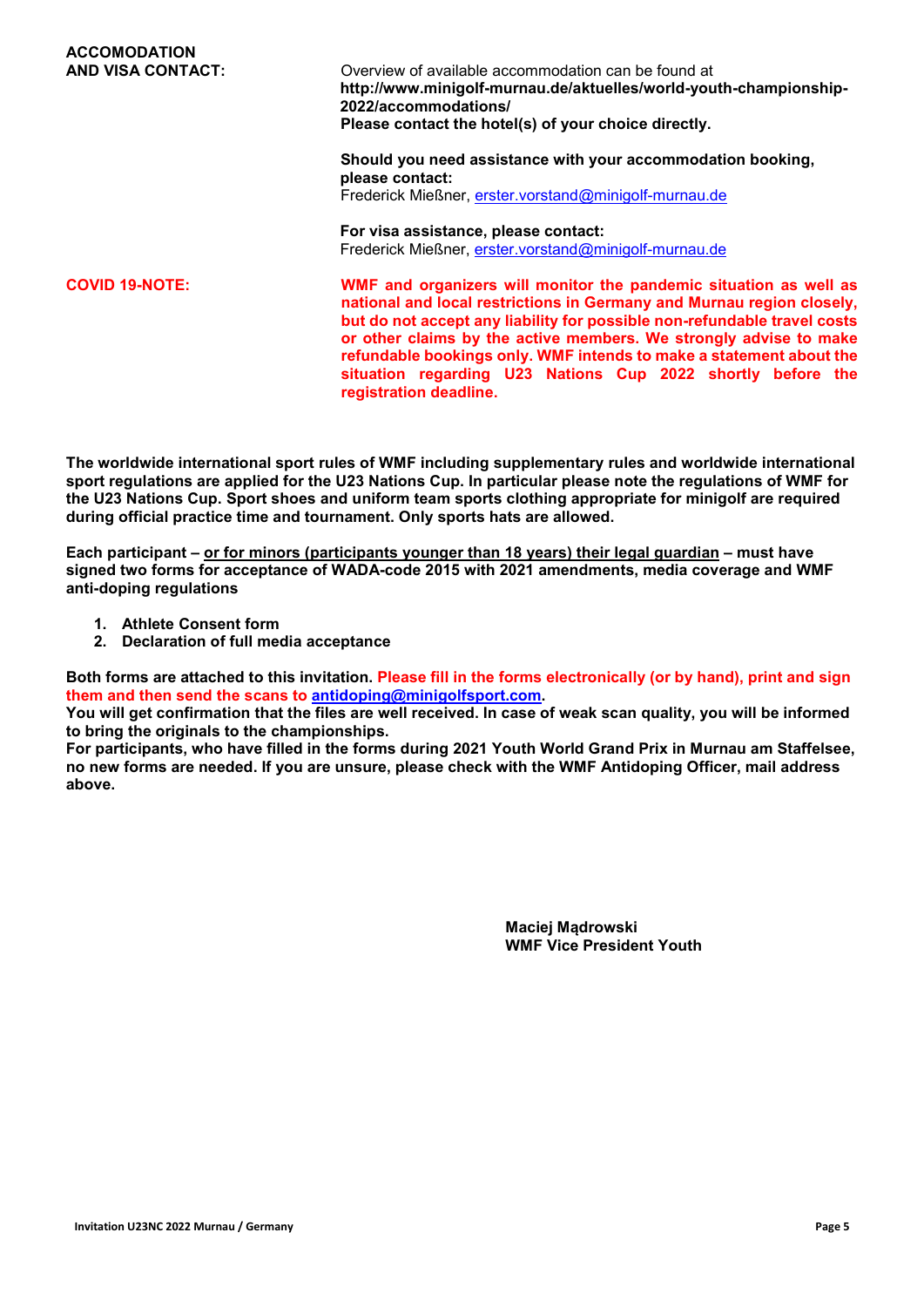### **SCHEDULE**

The registration of all participants has to be filed immediately after arrival to Murnau, latest Thursday, June 2, 2022, 18.00 hrs.

#### THURSDAY, June 2, 2022

| $8.00 - 18.00$<br>13.00<br>14.00<br>18.00<br>18.30 | Official training for all participants on both courses<br>Deadline for payment of the practicing fees<br>Coach meeting<br>End of training for all participants<br>Deadline for registration of team order and list of names of officials and coaches<br>Opening ceremony of the U23 Nations Cup           |
|----------------------------------------------------|-----------------------------------------------------------------------------------------------------------------------------------------------------------------------------------------------------------------------------------------------------------------------------------------------------------|
| <b>FRIDAY, June 3, 2022</b>                        |                                                                                                                                                                                                                                                                                                           |
| $8.00 - 18.00$                                     | Official training for all participants on both courses                                                                                                                                                                                                                                                    |
| <b>SATURDAY, June 4, 2022</b>                      |                                                                                                                                                                                                                                                                                                           |
| $8.00 - 18.00$                                     | <b>Qualification rounds</b><br>group A: concrete, miniaturegolf, concrete,<br>group B: miniaturegolf, concrete, miniaturegolf,<br>maximum of 6 rounds<br>Every player is entitled to have minimum 15 minutes break between rounds,<br>however after rounds 2 and 4 the break must be at least 30 minutes. |
| <b>SUNDAY, June 5, 2022</b>                        |                                                                                                                                                                                                                                                                                                           |
| 8.00                                               | Qualification rounds are continued with shotgun start.<br>If possible, pairings are sorted according to first day's results.<br>End of qualification rounds at approx. 11.00 am.                                                                                                                          |
| 12.00                                              | Semi-finals: two rounds (miniaturegolf, concrete)<br>Matches for ranks 5-8: two rounds (concrete, miniaturegolf)                                                                                                                                                                                          |
| 15.00                                              | Matches for rank 3 and final: two rounds (miniaturegolf, concrete)<br>Matches for ranks 5-8: two rounds (concrete, miniaturegolf)                                                                                                                                                                         |
| 20.00                                              | Closing and victory ceremony of the U23 Nations Cup                                                                                                                                                                                                                                                       |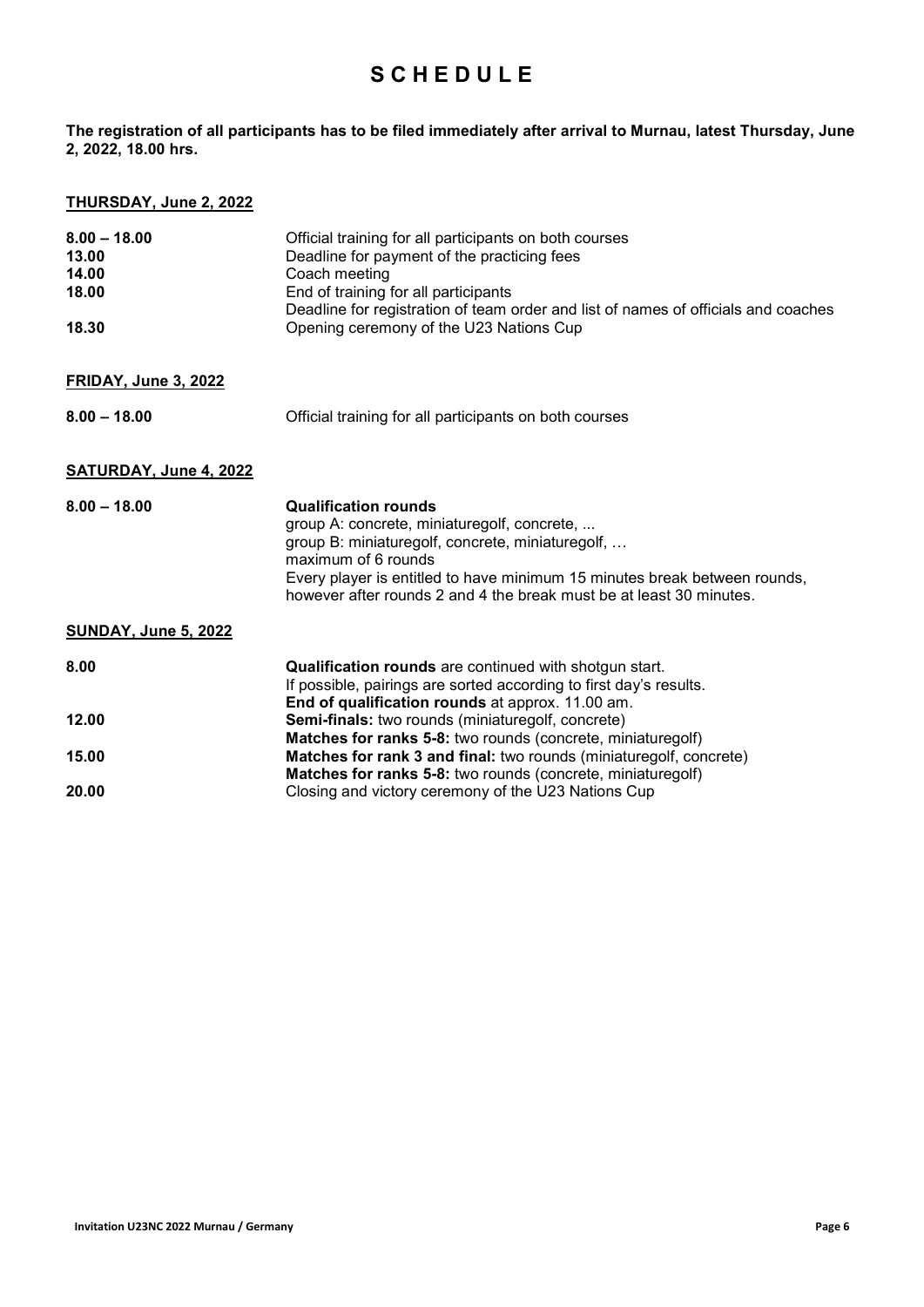# Registration for the U23 Nations Cup 2022 in Murnau, Germany

## LATEST REGISTRATION DATE: March 31, 2022

| <b>NATIONAL FEDERATION</b>                                                |                    |                                                                                                                                                              |
|---------------------------------------------------------------------------|--------------------|--------------------------------------------------------------------------------------------------------------------------------------------------------------|
| For participation at the U23 Nations Cup from June 4-5, 2022 we register: |                    |                                                                                                                                                              |
| One national team                                                         | Two national teams | <b>Three national teams</b><br><b>Four national teams</b>                                                                                                    |
| Individual players:                                                       |                    | Total number of registered players (teams + individual):                                                                                                     |
| We shall arrive on (date)                                                 |                    | by CAR / BUS / TRAIN / FLIGHT (please mark).                                                                                                                 |
| <b>Additionally will follow</b>                                           |                    | officials and accompanying quests                                                                                                                            |
| Our accomodation address is<br>(please include phone number):             |                    |                                                                                                                                                              |
| We shall NOT participate at the U23 Nations Cup 2022                      |                    |                                                                                                                                                              |
| place                                                                     | date               | signature                                                                                                                                                    |
|                                                                           |                    | Please fill in and send to:<br><b>WMF Vice President Youth</b><br>Maciej Mądrowski<br>email: vice-president-youth@minigolfsport.com<br>phone: +48-502 123192 |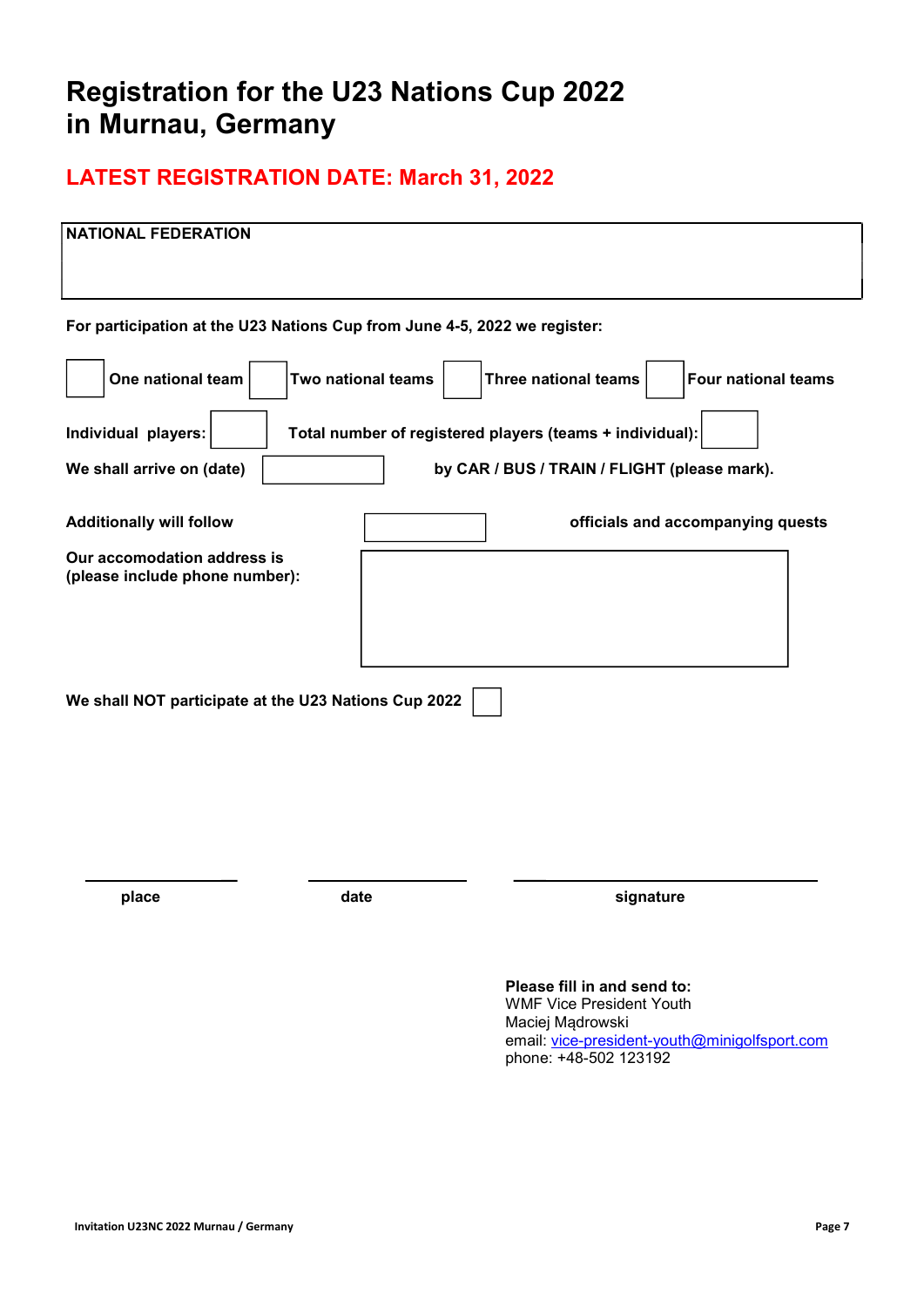# Registration of players by name for the U23 Nations Cup 2022

### REGISTRATION DATE: Thursday June 2, 2022 18.00 hrs

#### NATIONAL FEDERATION

### Players have to be listed in the team order • Please use print letters

| NAME, FIRST NAME | <b>Birthdate</b> | Category* | Exceptions** |
|------------------|------------------|-----------|--------------|
|                  |                  |           |              |

#### NATIONAL TEAM 1

#### NATIONAL TEAM 2

#### NATIONAL TEAM 3

| . . |  |  |
|-----|--|--|

#### NATIONAL TEAM 4

#### SINGLE PLAYERS

\* Categories: M (male U23), F (female U23), MK (male kids), FK (female kids); kids are born 2007 and younger

\*\*Exceptions: A - medical attestation for no sport shoes, B - medical attestation according to the anti-doping regulations of WMF